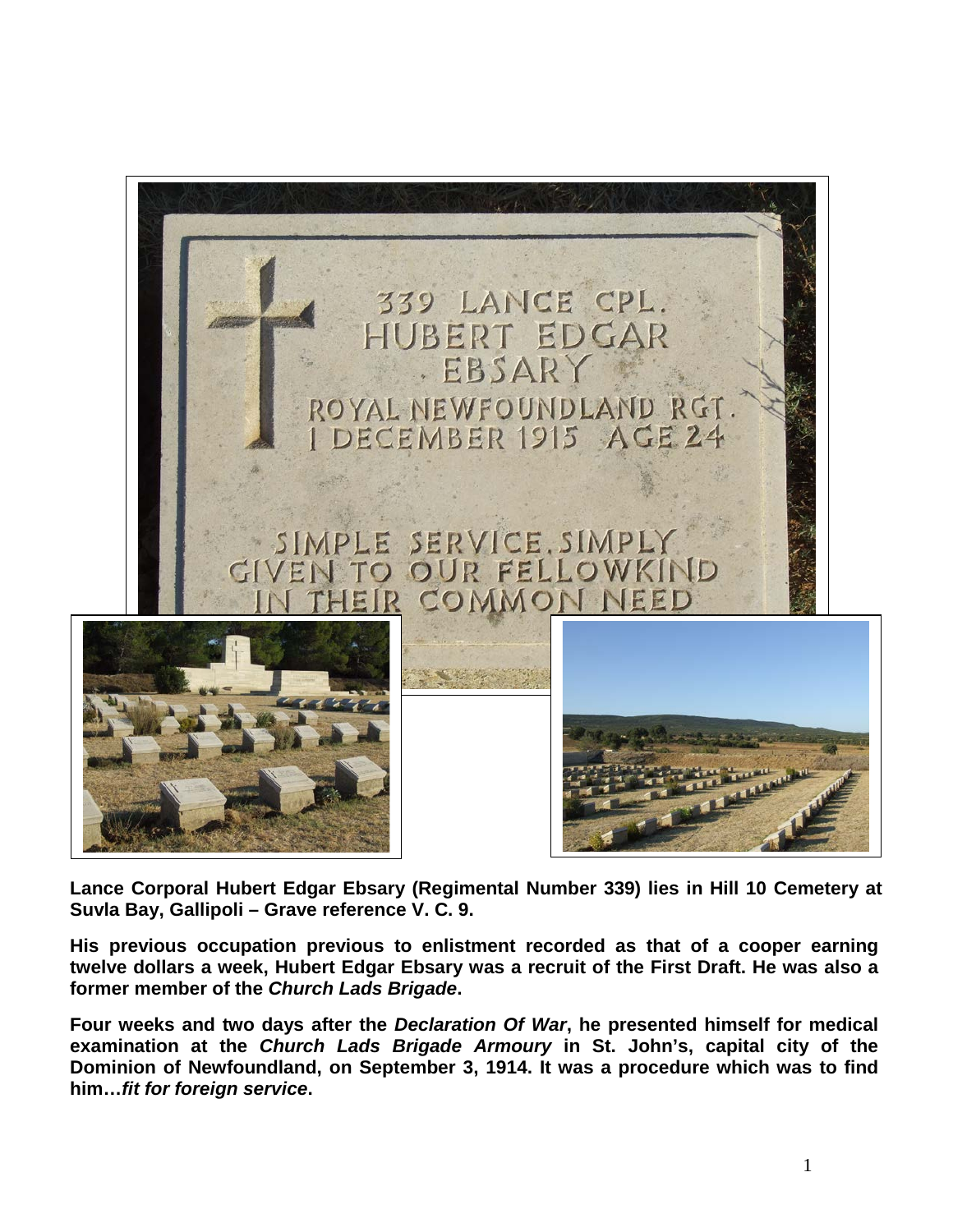**Four days later again, on September 7, Hubert Edgar Ebsary then enlisted at the same venue at the daily private soldier's rate of \$1.10 (this including a ten-cent per diem field allowance).**

**There was now to be a further waiting-period of some three weeks – with training having been undertaken during that interim period – before Private Ebsary attested on October 1. He then embarked on October 3 with the others of the** *First Five Hundred* **onto the Bowring Brothers' vessel** *Florizel* **awaiting the contingent in St. John's Harbour.** 

**(Right above:** *The image of Florizel at anchor in the harbour at St. John's is by courtesy of Admiralty House Museum***.)**

**The ship sailed on the morrow to its rendezvous off the south coast of the Island where she was to join the convoy transporting the 1st Canadian Division across the Atlantic.**

**(Right above:** *Fort George, constructed in the latter half of the eighteenth century, still serves the British Army to this day***. – photograph from 2011)**

**In the United Kingdom Private Ebsary trained with the Newfoundland contingent: firstly in southern England; then in Scotland at Fort George – on the Moray Firth close to Inverness; at Edinburgh Castle where he was promoted to the rank of lance-corporal on April 24 and where the Newfoundland unit provided the first garrison from outside the British Isles; and later again at the tented** *Stobs Camp* **near the town of Hawick to the south-east of Edinburgh.**

**(Right above:** *The Newfoundland Regiment on parade at Stobs Camp and about to be presented with its Colours on June 10, 1915* **– by courtesy of Reverend Wilson Tibbo and Mrs. Lillian Tibbo)**

**At the beginning of that August of 1915, the four senior Companies, 'A', 'B', 'C' and 'D', were then sent south to undergo a final two weeks of training, as well as an inspection by the King, at Aldershot; meanwhile the two junior Companies, the later-arrived 'E' and 'F'\*, were sent to Scotland's west coast, to Ayr, where they were to provide the nucleus of the newly-forming 2nd (***Reserve***) Battalion.**

**(Right:** *George V, by the Grace of God, of the United Kingdom of Great Britain and Ireland and of the British Dominions beyond the Seas, King, Defender of the Faith, Emperor of India* **– photograph from** *Bain News Services* **via** *Wikipedia***)**





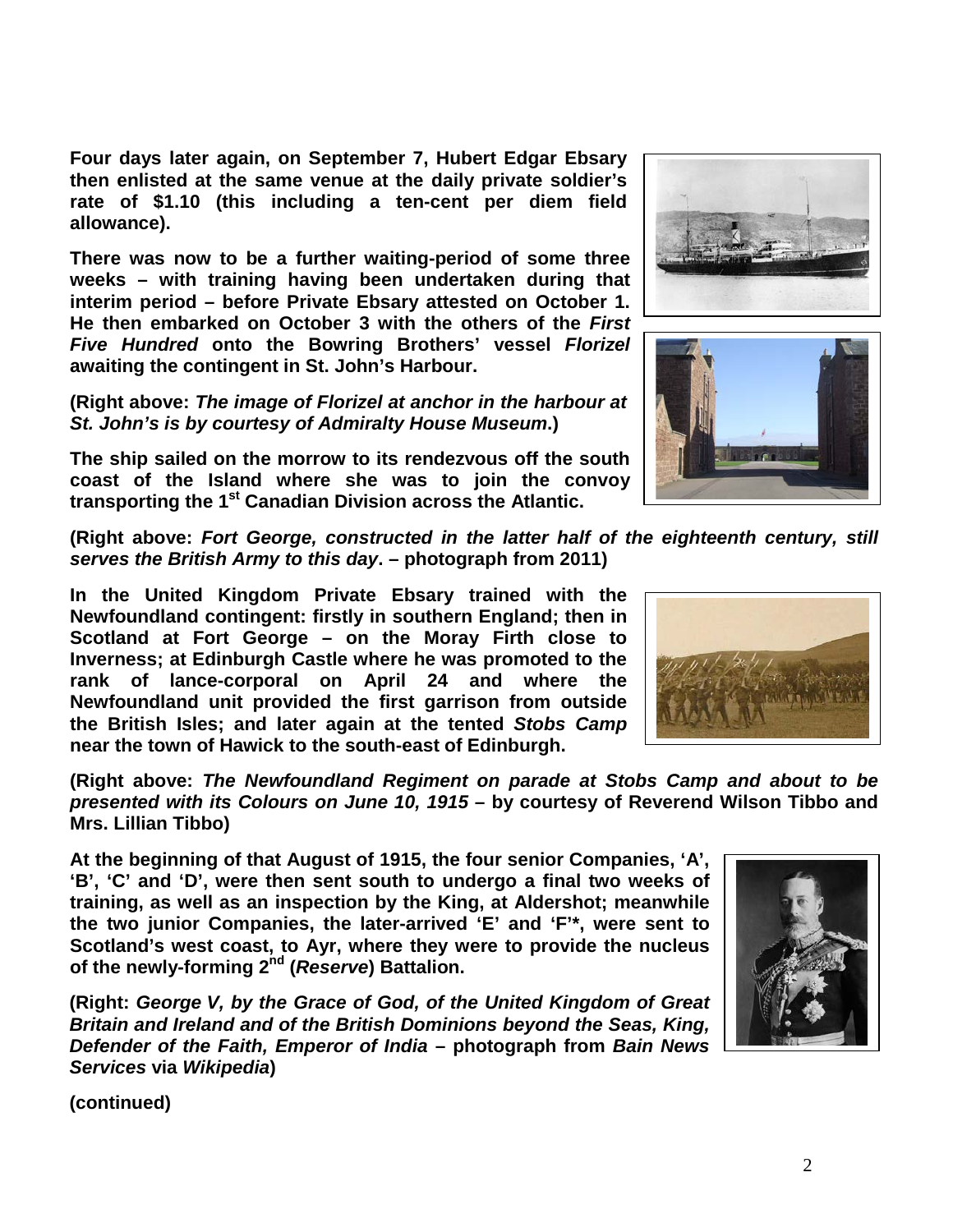*\*On July 10, 1915, 'F' Company had arrived at Stobs Camp from Newfoundland, its personnel raising the numbers of the unit to battalion establishment strength, and thus permitting it to be ordered to active service.*

*The 1st Battalion, Newfoundland Regiment, comprising those four Companies, 'A', 'B', 'C'*  and 'D', was thereupon attached to the 88<sup>th</sup> Brigade of the 29<sup>th</sup> Division of the (British) *Mediterranean Expeditionary Force.*

**It had then been during the period spent at Aldershot that Lance Corporal Ebsary of 'B' Company – he was not alone in doing so - had been prevailed upon, he on August 13, to re-enlist** *for the duration of the war\****.** 

**\****At the outset of the War, perhaps because it was felt by the authorities that it would be a conflict of short duration, the recruits enlisted for only a single year. As the War progressed, however, this was obviously going to cause problems and the men were encouraged to re-enlist***.**

**(Right above:** *Some of the men of 'A', 'B', 'C' and 'D' Companies of the 1st Battalion of the Newfoundland Regiment at Aldershot in August of 1915* **– from** *The Fighting Newfoundlander* **by Col. G.W.L. Nicholson, C.D.)**

**(Right:** *The image of Megantic, in peace-time a 'White Star Line' vessel, is from the Old Ship Picture Galleries web-site***.)**

**On August 20, 1915, Lance Corporal Ebsary and his charges embarked in the Royal Navy Harbour of Devonport onto the requisitioned passenger-liner** *Megantic* **for passage to the Middle East and to the fighting against the Turks where, a month later – having spent two weeks billeted in British barracks in the Egyptian capital, Cairo - on September 20, he disembarked with the 1st Battalion at** *Suvla Bay* **on the**  *Gallipoli Peninsula***.**

**(Right above:** *Kangaroo Beach, where the officers and men of the 1st Battalion, Newfoundland Regiment, landed on the night of September 19-20, 1915, is to be seen in the distance at the far end of Suvla Bay. Remnants of a landing-craft are still clearly visible in the foreground on 'A' Beach***. – photograph from 2011)**

**(Right:** *Newfoundland troops on board a troop-ship anchored at Mudros: either Megantic on August 29, Ausonia on September 18, or Prince Abbas on September 19 – Whichever the case, they were yet to land on Gallipoli***. – from Provincial Archives)**







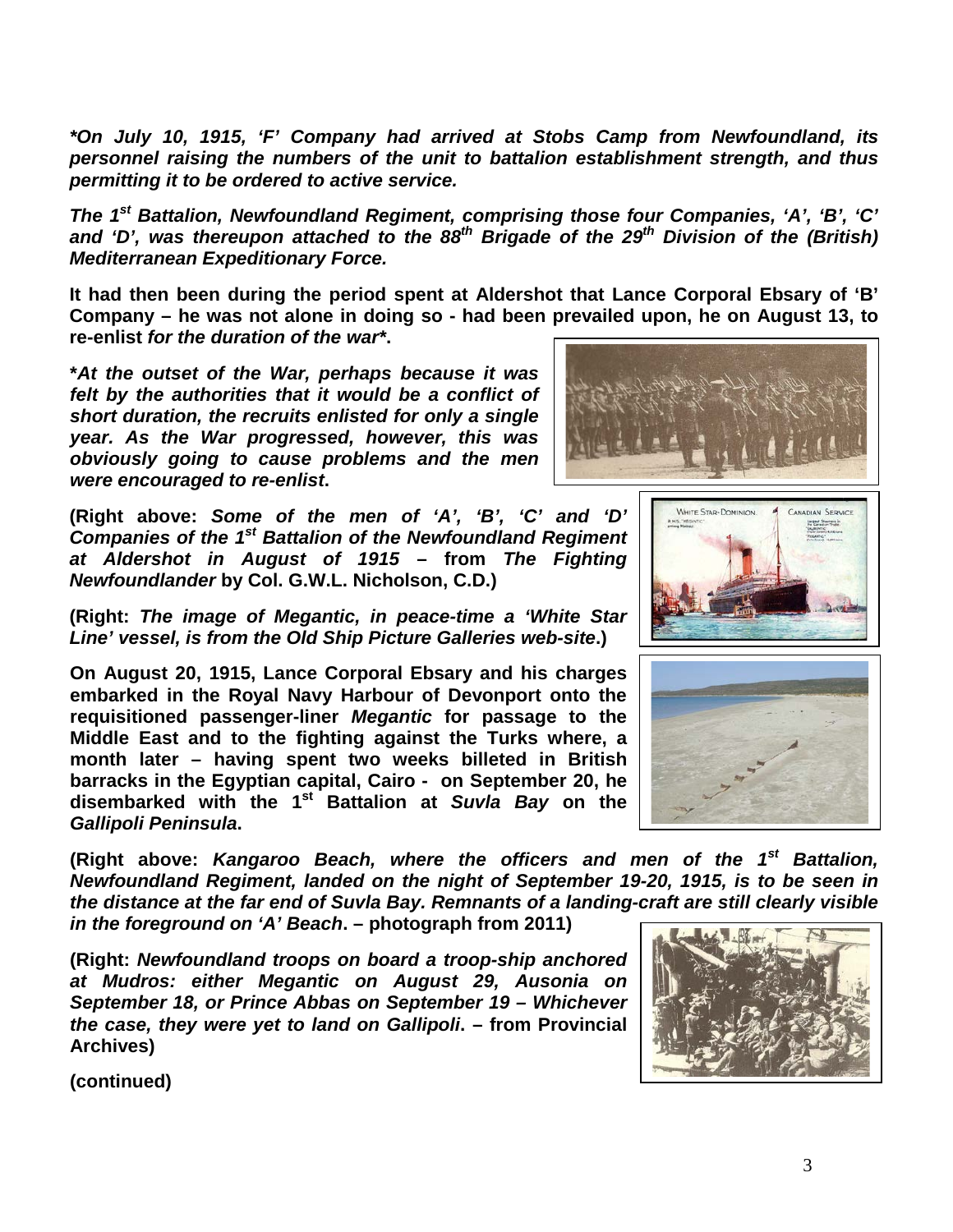**(Right below:** *A century later, the area, little changed from those far-off days, of the Newfoundland positions at Suvla, and where the 1st Battalion was to serve during the autumn of 1915* **– photograph from 2011)**

**Not only in the area where the Newfoundland Battalion was to serve but, even since the very first days of the operation in April of 1915, the entire** *Gallipoli Campaign,* **including the operation at** *Suvla Bay,* **would prove to be little more than a debacle: Flies, dust, disease, the frost-bite and the floods – and of course the casualties inflicted by an enemy who was to fight a great deal better than the British High Command\* had ever anticipated – were eventually to overwhelm the Britishled forces and those of the French, and it would finally be decided to abandon not only** *Suvla Bay* **but the entire** *Gallipoli* **venture.**

**(Right:** *An un-identified Newfoundland soldier in the trenches at Suvla Bay –* **from** *Provincial Archives***)**

*\*Many of the commanders chosen were second-rate, had been brought out of retirement, and had little idea of how to fight – let alone of how to win. One of the generals at Suvla, apparently, had handed in his resignation during the Campaign and had just gone home.*

*There exists a document among his files which shows that the Governor of the Dominion of Newfoundland at about this time had seen fit to recommend further promotion to Lance Corporal Ebsary: PROMOTION. – REGIMENTAL ORDER. – By Sir Walter E. Davidson K.C.M.G., Officer Commanding. The Lt. Col. Has been pleased to approve the following appointment – To be Corporal – Lance Cpl. H. Ebsary (to date from Nov. 15th 1915).*

*Mention of it exists in two other place, however nothing more appears to have come of it.*

**November 26 was to see a freak rain-, snow- and ice-storm strike the Suvla Bay area and the subsequent floods had wreaked havoc amongst the forces of both sides. For several days, survival rather than the enemy was to be the priority.**

**There were to be many casualties on both sides, some of them, surprised by the sudden inundation of their positions, fatalities who had drowned in their trenches – although no Newfoundlanders were to be among that number. Numerous, however, were those afflicted by trench-foot and by frost-bite.**

**Lance Corporal Ebsary, however, as the fighting had subsequently resumed, was to be one of its first victims.**

**(Right above:** *A photograph taken from the Newfoundland positions showing No-Man's-Land at Suvla Bay in 1915* **– from the** *Provincial Archives***)**





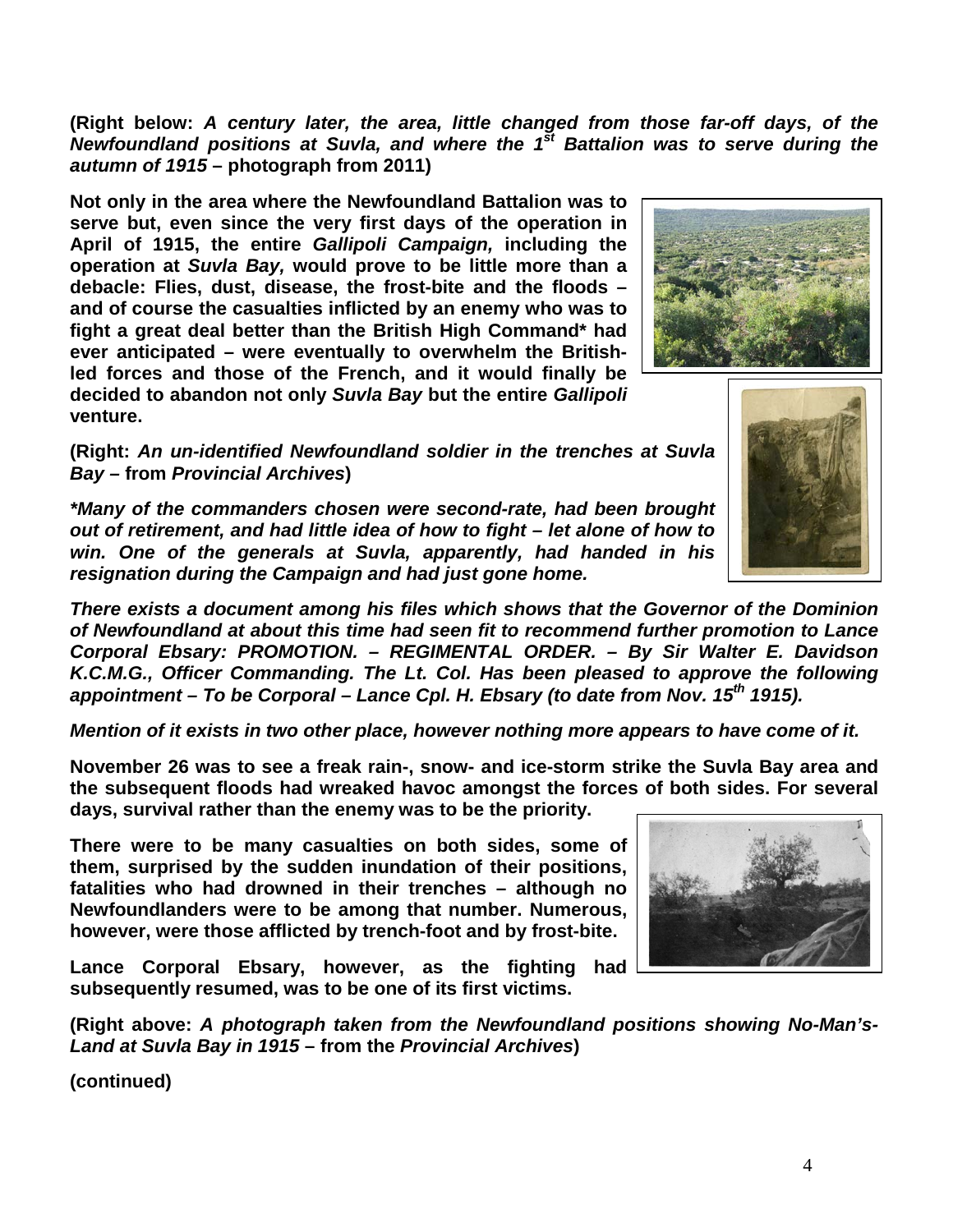**(Right:** *A photograph from long range, showing the forward area at Suvla Bay and some of the Turkish positions overlooking it. Suvla Bay itself is to the left and the British and Newfoundlanders were fighting from left to right. One may discern a white horizontal mark in the very centre of that image: it is Azmak Cemetery wherein lie twelve Newfoundland dead – erroneously identified as Canadians by the Commonwealth War Graves Commission.* **– photograph from 2011)**



**The son of Stephen Elias Ebsary, sea captain, wharf-master, and then foreman with the**  *Baine Johnson Company* **of Water Street in the city and of Sarah Ebsary (née** *Hingstone* **or**  *Hingston* **but also recorded as** *Kingston***, deceased September 20, 1894)\* of 147, the Southside, St. John's, he was brother to Alan-Eusebius, to Georgina-Kingstone (***Hingstone***), to Ella, to Laura-Lenna and possibly to William.**

**\****The couple had married on January 27, 1883.*

**\*\****Stephen Elias Ebsary was to marry again on two occasions: on October 17, 1896, to Julia Ann Picco (also found as Picot), she deceased on April 2, 1906, the couple having parented Dorothy and Thomas-Merchant; then to a widow, Elizabeth Jane Penrose, whom he married on September 27, 1909 (she deceased prior to the 1921 Census) – no offspring appear to be recorded***.** 

**Lance Corporal Ebsary was reported as having** *died of wounds* **in the 88th Field Ambulance at** *Suvla Bay* **on December 1, 1915, succumbing to bullet-injuries to the body incurred earlier in the day while serving with 'B' Company during what was otherwise a routine day.** 

**Hubert Edgar Ebsary had enlisted at the declared age of twentyfour years. The family memorial in Forest Road Cemetery cites his age as twenty-four and a-half years at the time of his death at Gallipoli\*: date of birth in St. John's, Newfoundland, July 27, 1891.**



**(***The photograph of Private Ebsary is from the Provincial Archives***.)**

**(Right above:** *A memorial which stands in the family plot – found in the General Protestant Cemetery in St. John's – commemorates the sacrifice of Lance Corporal Hubert Edgar Ebsary***. – photograph from 2015)**